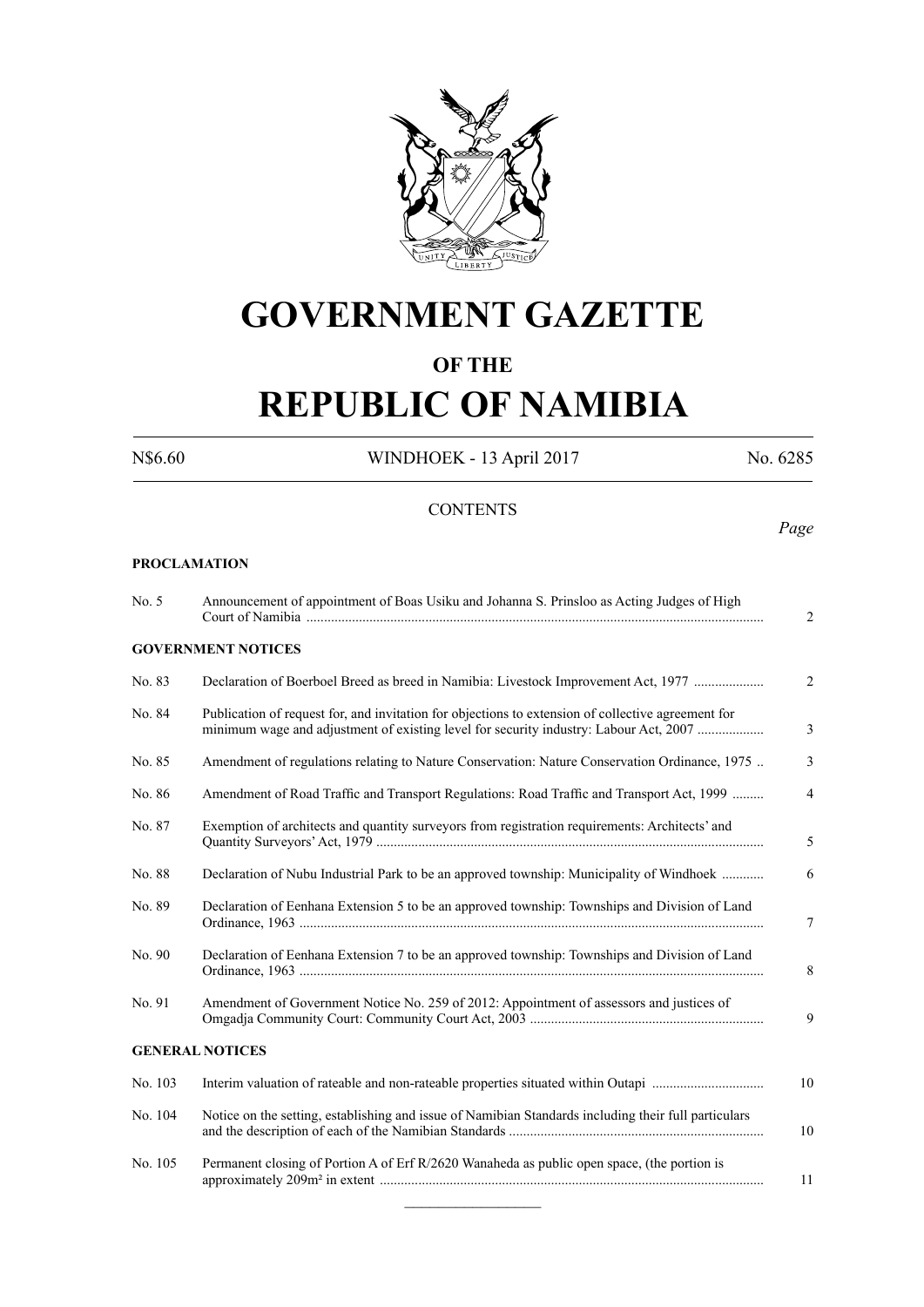### **Proclamation**

by the

#### **PRESIDENT OF THE REPUBLIC OF NAMIBIA**

No. 5 2017

ANNOUNCEMENT OF APPOINTMENT Boas Usiku and Johanna S. Prinsloo as OF ACTING JUDGES OF HIGH COURT OF NAMIBIA: NAMIBIAN CONSTITUTION

In terms of Sub-Article (8) of Article 32 of the Namibian Constitution, I announce that I have, under the powers vested in me by Sub-Article (4)(a)(aa) of that Article read with Article 82(3) of that Constitution on the recommendation of the Judicial Service Commission, appointed the persons whose names appear in Column 1 of the Table as Acting Judges of the High Court of Namibia for the period indicated directly opposite their names in Column 2.

#### TABLE

| Column 1            | Column 2                        |
|---------------------|---------------------------------|
| Boas Usiku          | 1 April 2017 until 30 June 2017 |
| Johanna S. Prinsloo | 1 April 2017 until 30 June 2017 |

Given under my Hand and the Seal of the Republic of Namibia at Windhoek, this 31st day of March, Two Thousand and Seventeen.

#### **H.G. GEINGOB President BY ORDER OF THE PRESIDENT**

### **Government Notices**

 $\overline{\phantom{a}}$  , where  $\overline{\phantom{a}}$ 

#### **MINISTRY OF AGRICULTURE, WATER AND FORESTRY**

No. 83 2017

#### DECLARATION OF BOERBOEL BREED AS BREED IN NAMIBIA: LIVESTOCK IMPROVEMENT ACT, 1977

Under section 2(1) of the Livestock Improvement Act, 1977 (Act No. 25 of 1977), I declare the Boerboel Breed as a breed of animal in Namibia.

 $\overline{\phantom{a}}$  , where  $\overline{\phantom{a}}$ 

#### **J. MUTORWA Minister of Agriculture, WATER AND FORESTRY** Windhoek, 7 February 2017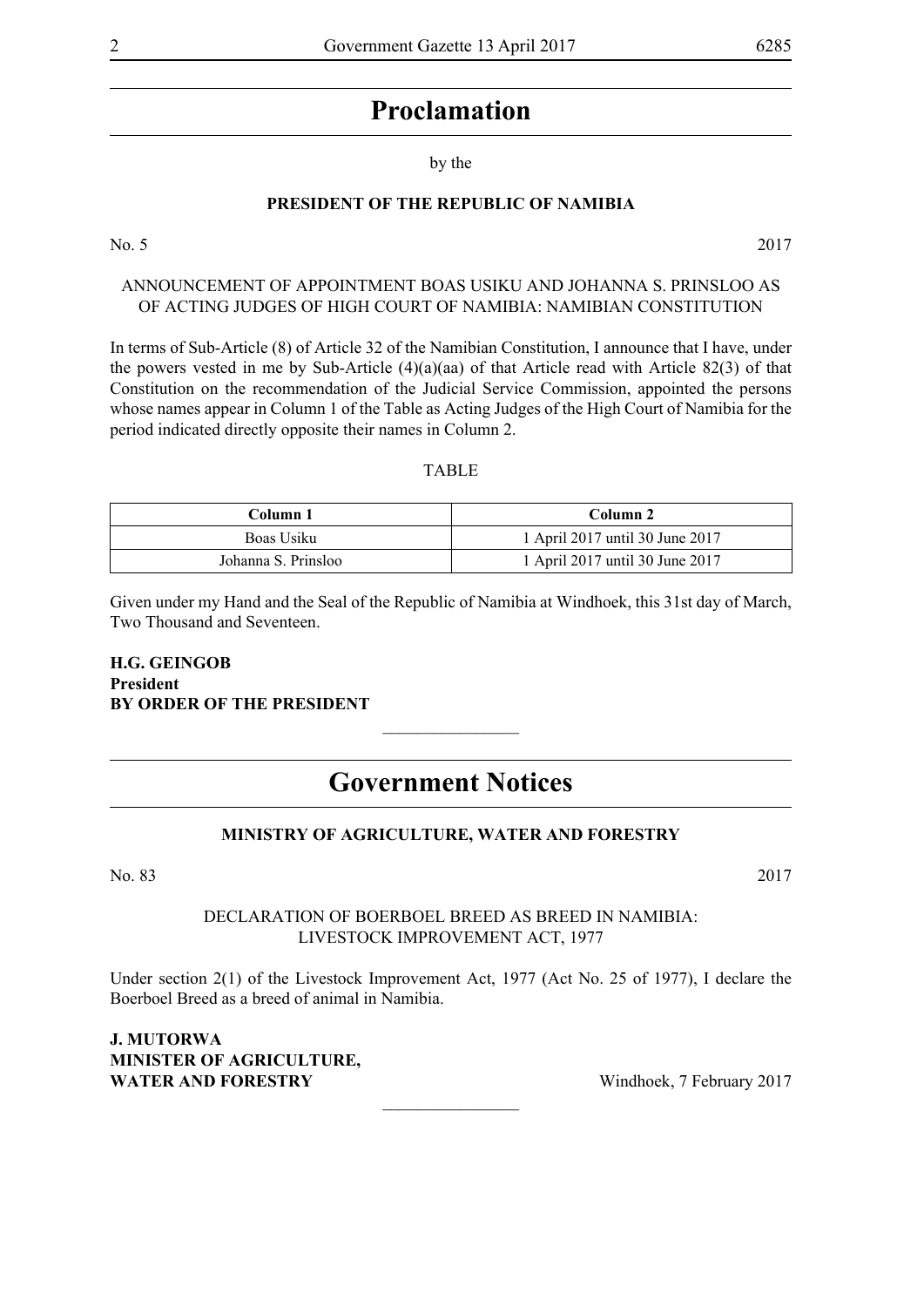#### **MINISTRY OF LABOUR, INDUSTRIAL RELATIONS AND EMPLOYMENT CREATION**

#### No. 84 2017

#### PUBLICATION OF REQUEST FOR, AND INVITATION FOR OBJECTIONS TO EXTENSION OF COLLECTIVE AGREEMENT FOR MINIMUM WAGE AND ADJUSTMENT OF EXISTING LEVEL FOR SECURITY INDUSTRY: LABOUR ACT, 2007

#### In terms of -

- (a) section  $71(3)(a)$  of the Labour Act, 2007 (Act No. 11 of 2007), I publish a request by the Security Association of Namibia, Namibia Transport and Allied Workers Union, Namibia Security Guards and Watchman's Union and Namibia Independence Security Union made in terms of section 71(2) of that Act, to extend the collective agreement set out in the Schedule to employers and employees in the security industry who are not parties to that agreement; and
- (b) section 71(3)(b) of that Act referred to in paragraph (a), I invite any person who wishes to object to the extension of the agreement referred to in that paragraph, in whole or in part, to deliver a written statement setting forth the reasons for the objection to my office at the Ministry of Labour and Social Welfare, 32 Mercedes Street, Khomasdal, within 30 days from the date of publication of this notice, or send the written statement by mail to the Minister of Labour and Social Welfare, Private Bag 19005, Khomasdal or by facsimile to the Minister at 061210047, to reach my office within 30 days from the date of publication of this notice.

#### **E. Nghimtina Minister of Labour, Industrial Relations and Employment Creation** Windhoek, 29 March 2017

#### **MINISTRY OF ENVIRONMENT AND TOURISM**

 $\frac{1}{2}$ 

No. 85 2017

#### AMENDMENT OF REGULATIONS RELATING TO NATURE CONSERVATION: NATURE CONSERVATION ORDINANCE, 1975

Under paragraph (y) of subsection (1) of section 84 of the Nature Conservation Ordinance, 1975 (Ordinance No. 4 of 1975) read with subsection  $(3)$  of that section and with section  $17(2)(b)$  of that Ordinance, I have amended the Regulations as set out in the Schedule.

#### **P. Shifeta Minister of Environment and Tourism** Windhoek, 28 March 2017

#### **SCHEDULE**

#### **Definitions**

**1.** In these regulations, "the Regulations" means the Regulations relating to Nature Conservation published under Government Notice No. 240 of 25 August 1976, as amended by Government Notices Nos. 256 of 15 September 1976; 112 of 15 March 1977, 248 of 15 July 1977, 302 of 11 September 1977, 314 of 15 September 1977 and 364 of 15 October 1977; 32 of 15 February 1978, 114 of 1 May 1978, 190 of 1 August 1978 and 247 of 13 October 1978; 10 of 1 February 1979,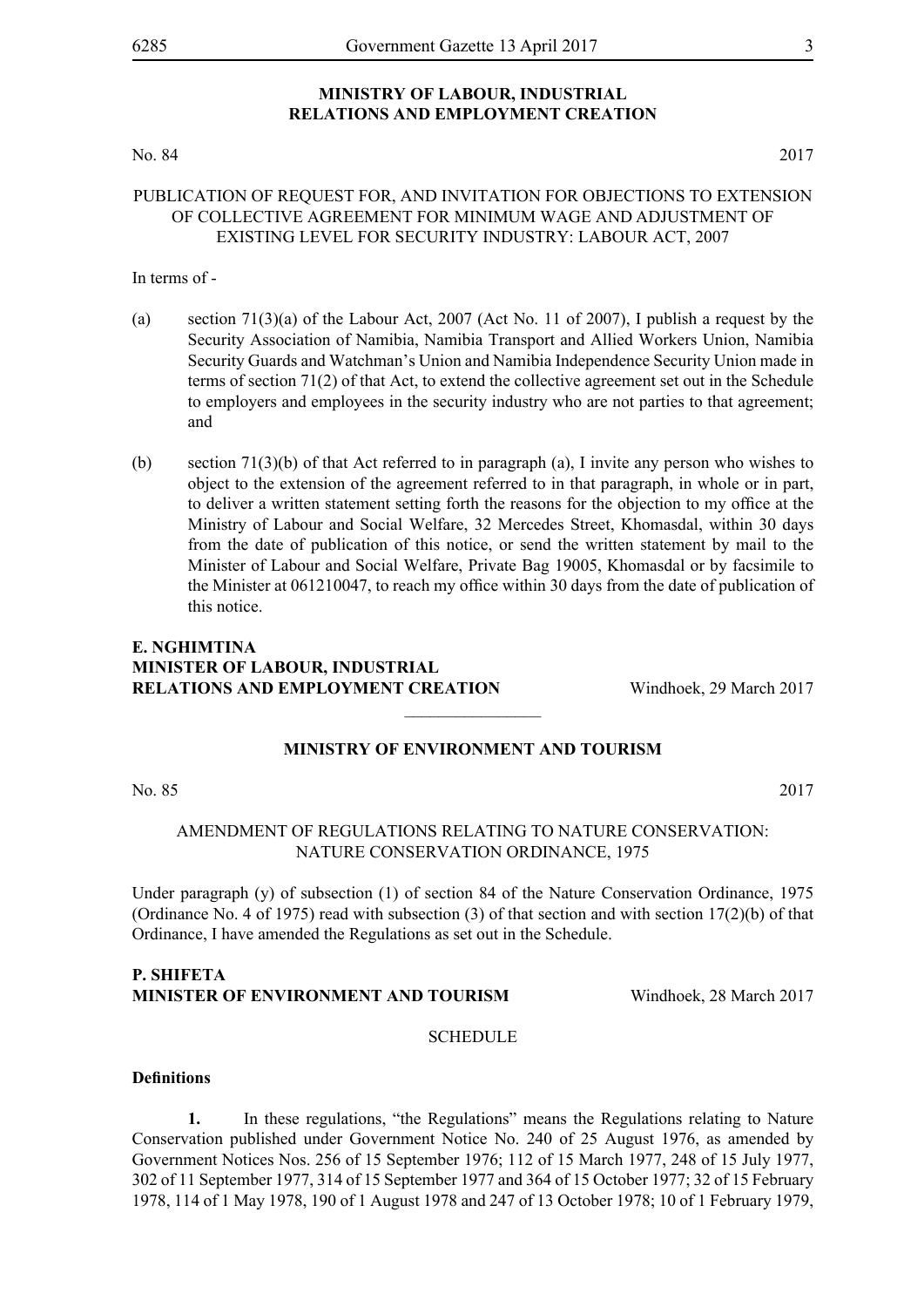50 and 56 of 15 March 1979; AG. 8 of 28 January 1981; AG. 41 of 26 March 1982; AG. 23 of 1 February 1983, AG. 49 of 1 March 1983 and AG. 61 of 15 March 1983; AG. 72 of 25 May 1984; AG. 36 of 30 March 1985, 3 of 1 July 1985, 101 of 1 November 1985 and 121 of 2 December 1985; 122 of 4 June 1986 and 242 of 1 December 1986; 81 of 15 May 1987; 89 of 23 May 1988; AG. 37 of 15 June 1989 and AG. 44 of 15 July 1989; 152 of 15 December 1993; 304 of 18 November 1996, 83 of 12 May 1997, 119 of 18 June 1997, 59 of 1 April 2009, 9 of 29 January 2010 and 210 of 15 August 2012.

#### **Insertion of regulation 9A in Regulations**

**2.** The Regulations are amended by the insertion of the following regulation after regulation 9:

"9A. (1) No person shall enter a game park or nature reserve with a plastic bag.

(2) Notwithstanding subregulation (1), a person may enter a game park or nature reserve with a plastic bag -

- (a) designed to be used for the disposal of waste;
- (b) designed for agricultural purposes;
- (c) used for sampling or analysis;
- (d) that constitutes, or forms an integral part of, the packaging in which goods are sealed prior to sale in the local market or for export; or
- (e) that is a transparent resealable bag.

(3) A person who contravenes subregulation (1) commits an offence and is liable to a fine not exceeding N\$500 or to imprisonment not exceeding 6 months or to both such fine and such imprisonment.

#### **MINISTRY OF WORKS AND TRANSPORT**

 $\overline{\phantom{a}}$  , where  $\overline{\phantom{a}}$ 

No. 86 2017

AMENDMENT OF ROAD TRAFFIC AND TRANSPORT REGULATIONS: ROAD TRAFFIC AND TRANSPORT ACT, 1999

Under section 91 of the Road Traffic and Transport Act, 1999 (Act No. 22 of 1999) I have -

- (a) amended the regulations set out in the Schedule; and
- (b) determined, in terms of regulation 380 of the Regulations, that Part 3 of Chapter 10 of Regulations comes into force on the date of publication of this notice in the *Gazette.*

#### **A. G. !NARUSEB Minister of Works and Ttransport** Windhoek, 22 March 2017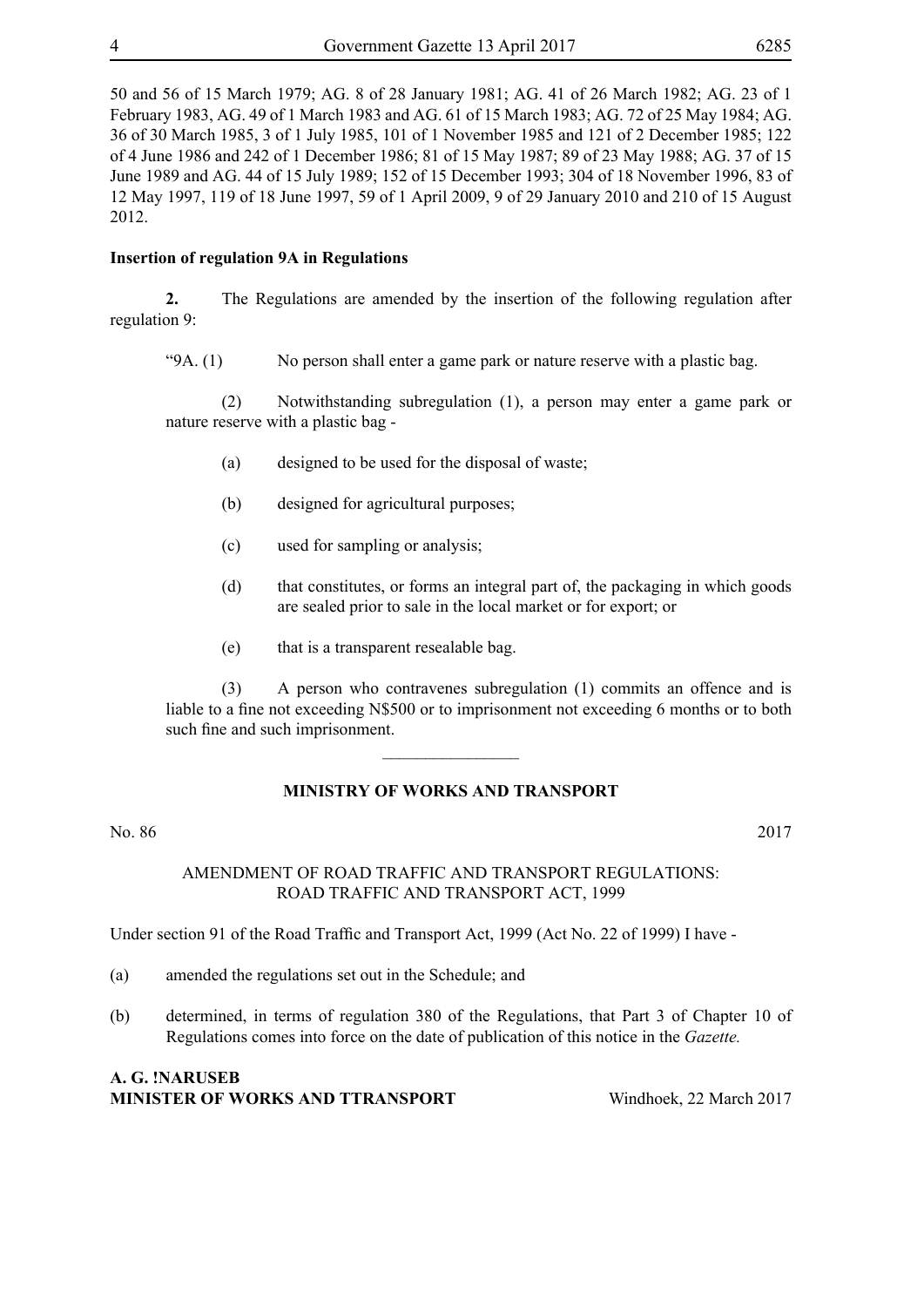#### **Definitions**

**1.** In these regulations, "the Regulations" means the Road Traffic and Transport Regulations published under Government Notice No. 53 of 30 March 2001, as amended by Government Notices Nos. 97 of 29 May 2001,222 of 08 November 2001,103 of 01 July 2002, 161 of 26 September 2002, 163 of 26 September 2002, 205 of 28 September 2004, 206 of 28 September 2004, 32 of 01 April 2005, 45 of 09 May 2005, 183 of 20 December 2005, 188 of 01 November 2006, 104 of 4 June 2007, 172 of 17 September 2007, 02 of 2 January 2008, 73 of 01 April 2008, 290 of 19 December 2008, 81 of 30 April 2010, 156 of 28 July 2015 and 98 of 26 May 2016.

#### **Insertion of Regulation 53A in Regulations**

**2.** The following regulation is inserted in the Regulations after regulation 53:

#### **"53A Motor trade number system**

(1) The Minister may, subject to subregulation (2), establish a motor trade number system by notice in the *Gazette;*

(2) A motor trade number system established in terms of subregulation (1) shall consist of four figures followed by the letter "N" and the registration mark of the registering authority as contemplated in regulation 34(2).".

#### **Repeal of Schedule 3 of Regulations**

**3.** Schedule 3 to the regulation is repealed.

#### **MINISTRY OF WORKS AND TRANSPORT**

 $\frac{1}{2}$ 

No. 87 2016

#### EXEMPTION OF ARCHITECTS AND QUANTITY SURVEYORS FROM REGISTRATION REQUIREMENTS: ARCHITECTS' AND QUANTITY SURVEYORS' ACT, 1979

Under section 23(1) as read with section 11 of the Architects' and Quantity Surveyors' Act, 1979 (Act No. 13 of 1979), and after consultation with the Council of Architects and Quantity Surveyors of Namibia, I have exempted persons whose names appear in column 1, from registration for professions in column 2 of the Schedule.

The exemption is with immediate effect and expires when the contract of employment of such persons with the Ministry of Works and Transport expires.

#### **A.G. !NARUSEB MINISTER OF WORKS AND TRANSPORT** Windhoek, 17 March 2017

#### **SCHEDULE**

| Column 1<br><b>Names of Persons</b> | Column 2<br><b>Profession</b> |
|-------------------------------------|-------------------------------|
| Mr. Jawett Dzimwasha                | Architect                     |
| Ms. Pearl D Chawatama               | Architect                     |
| Mr. Christopher Chikumba            | Architect                     |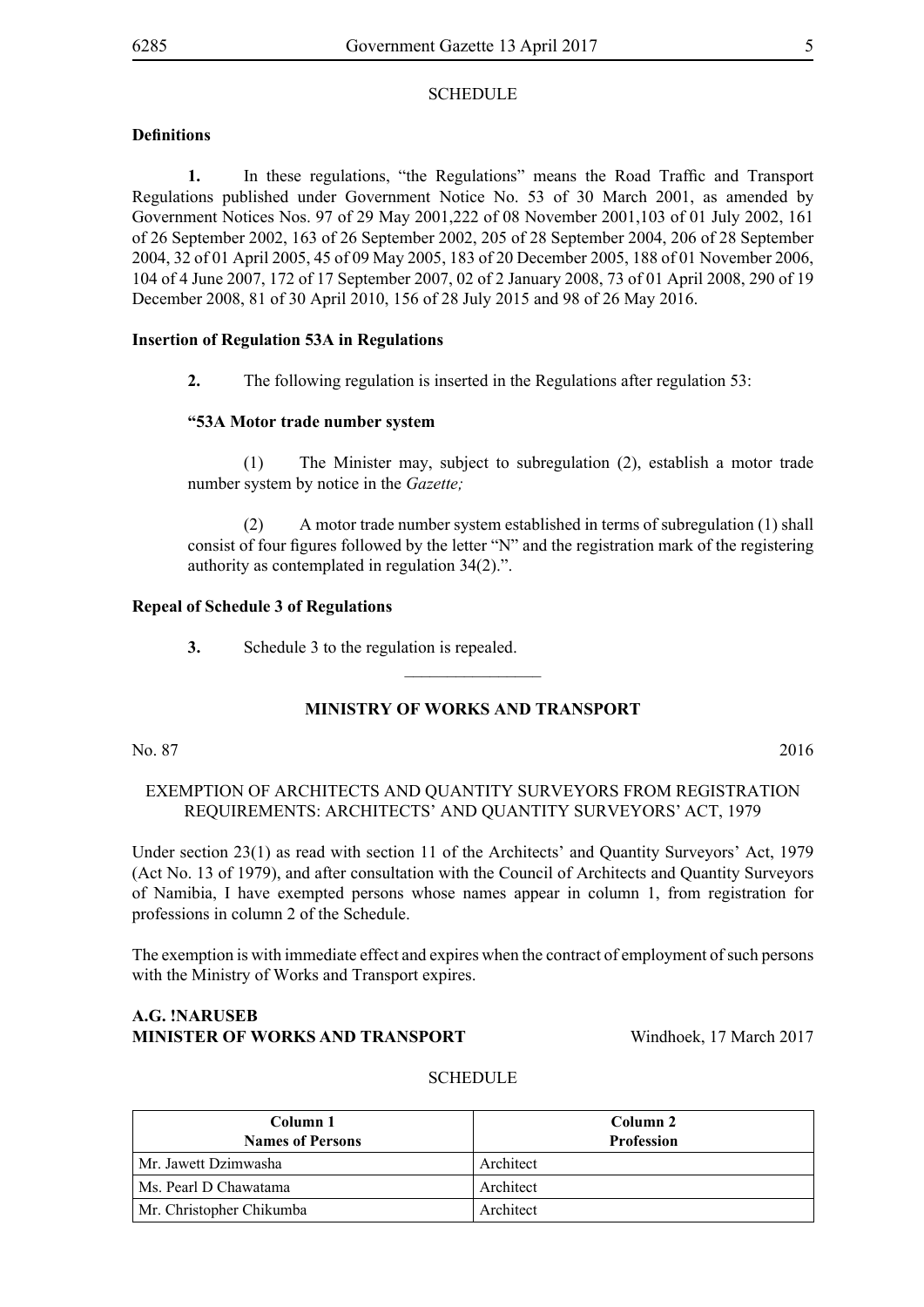| Ms. Benonia Tinarwo        | Architect         |
|----------------------------|-------------------|
| Mr. Arnold Muvadi          | Architect         |
| Mr. Romeo Rukanda          | Architect         |
| Mr. Raymond Mujuru         | Architect         |
| Mr. Walter Mukanganwi      | Architect         |
| Mrs. Farisayi Utete Muruki | Architect         |
| Mr. Johnsly Chagwiza       | Architect         |
| Mr. Raymond Munyoro        | Architect         |
| Mrs. Clara Nyanhete        | Quantity Surveyor |
| Mr. Tinopei Dhliwyo        | Quantity Surveyor |
| Mr. Garikayi Chidziya      | Quantity Surveyor |
| Mrs. Musa C. Chitsungo     | Quantity Surveyor |
| Ms Vimbai Zinyoro          | Quantity Surveyor |
| Mr. Innocent Magigi        | Quantity Surveyor |
| Mr. Chirango S. Makoni     | Quantity Surveyor |
| Mr. Blessing Phiri         | Quantity Surveyor |
| Mr. Hope Chigudu           | Quantity Surveyor |
| Mrs. Mpokiseng Moyo        | Quantity Surveyor |
| Mr. Fasen Nkhomo           | Quantity Surveyor |
| Mr. Breeze Musiyamhanje    | Quantity Surveyor |
| Mr. Farai Poromondo        | Quantity Surveyor |
| Mr. Allen Sigauke          | Quantity Surveyor |
| Mr. Staff Hove             | Quantity Surveyor |
| Mr. Sheperd Chikomo        | Quantity Surveyor |
| Mr. Vhusani Mtetwa         | Quantity Surveyor |
| Ms. Tinashe Masuka         | Quantity Surveyor |
|                            |                   |

#### **MINISTRY OF URBAN AND RURAL DEVELOPMENT**

#### No. 88 2017

#### DECLARATION OF NUBU INDUSTRIAL PARK TO BE AN APPROVED TOWNSHIP: MUNICIPALITY OF WINDHOEK

In terms of section 13 of the Townships and Division of Land Ordinance, 1963 (Ordinance No. 11 of 1963), I -

- (a) declare the area, situated on Portion 108 (a portion of Portion 15) of the Farm Nubuamis No. 37 in the Registration Division "K" as indicated on General Plan No. K 453 (S.G. No. A 655/2010) to be an approved township; and
- (b) set out in the Schedule the conditions subject to which the application for permission to establish the township concerned has been granted.

#### **S. Shaningwa Minister of Urban and Rural Development** Windhoek, 22 March 2017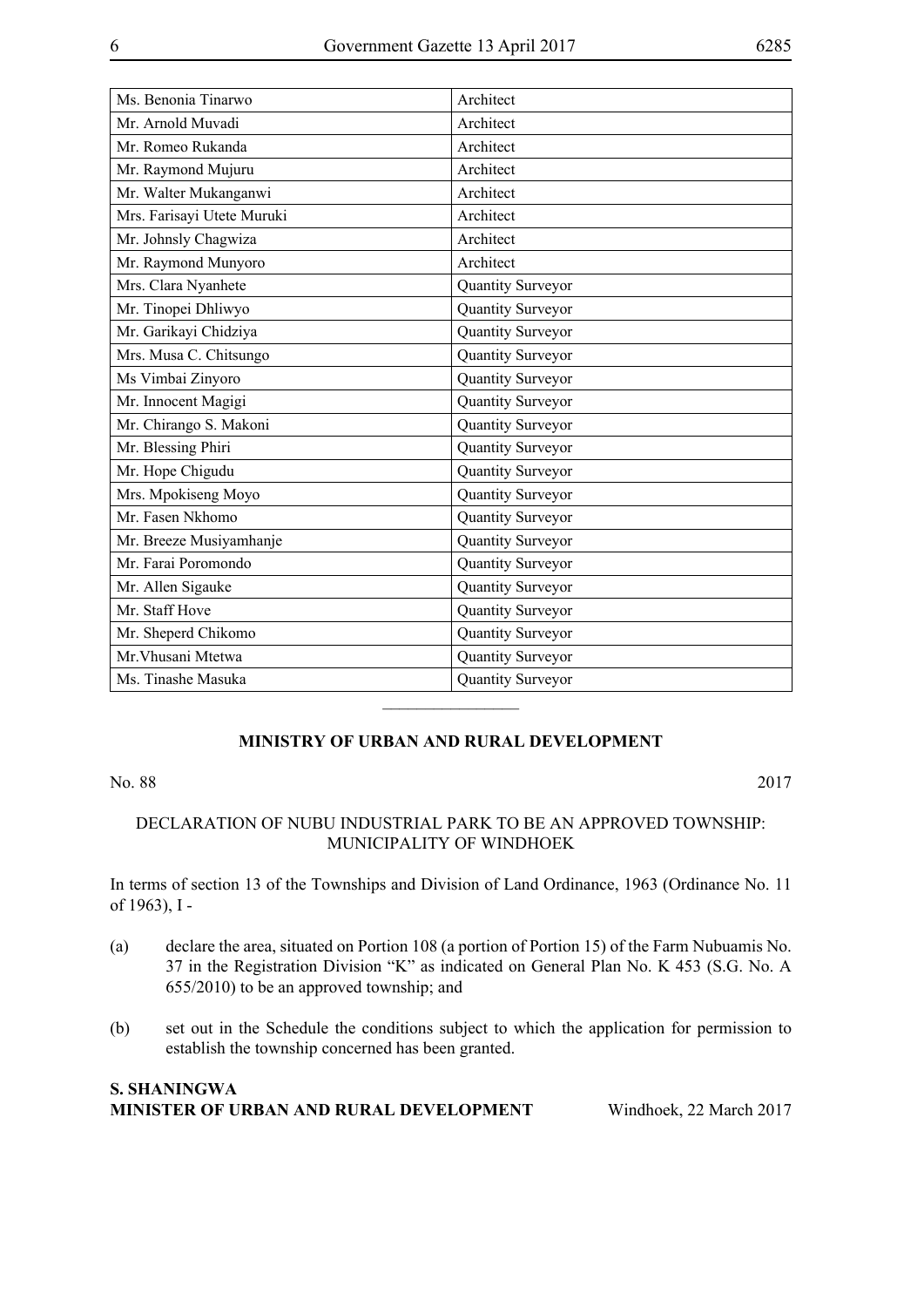#### **1. Name of township:**

The township shall be called Nubu Industrial Park.

#### **2. Composition of township:**

The township comprises 19 erven numbered 1 to 19 and the remainder streets as indicated on General Plan No. K 453 (S.G. No. A 655/2010).

#### **3. Conditions of title:**

- (1) The following conditions are registered in favour of the local authority against the title deeds of all erven -
	- (a) the erf must be used or occupied for purposes which are in accordance with, and the use or occupation of the erf is at all times subject to, the provisions of the Windhoek Town Planning Scheme prepared and approved in terms of the Town Planning Ordinance, 1954 (Ordinance No. 18 of 1954); and
	- (b) the building value of the main building, excluding the outbuilding to be erected on the erf, must be at least four times the prevailing valuation of the erf.
- (2) The conditions subject to which the erven situated in the approved township that have been transferred prior to the date of this declaration are in terms of section 16 of the Townships and Division of Land Ordinance, 1963 (Ordinance No. 11 of 1963) in respect of a local authority listed in the First Schedule to that Ordinance, authorised to be the conditions upon which the application to establish the township has been granted.

#### **MINISTRY OF URBAN AND RURAL DEVELOPMENT**

 $\overline{\phantom{a}}$  , where  $\overline{\phantom{a}}$ 

No. 89 2017

#### DECLARATION OF EENHANA EXTENSION 5 TO BE AN APPROVED TOWNSHIP: TOWNSHIPS AND DIVISION OF LAND ORDINANCE, 1963

In terms of section 13 of the Townships and Division of Land Ordinance, 1963 (Ordinance No. 11 of 1963), I -

- (a) declare the area situated on Erf 1304, a portion of Erf 400, Eenhana in the Registration Division "A" in the Ohangwena Region, as indicated on the General Plan No. A 247, to be an approved township; and
- (b) set forth in the Schedule the conditions subject to which the application for permission to establish the township concerned has been granted.

#### **S. Shaningwa Minister of Urban and Rural Development** Windhoek, 22 March 2017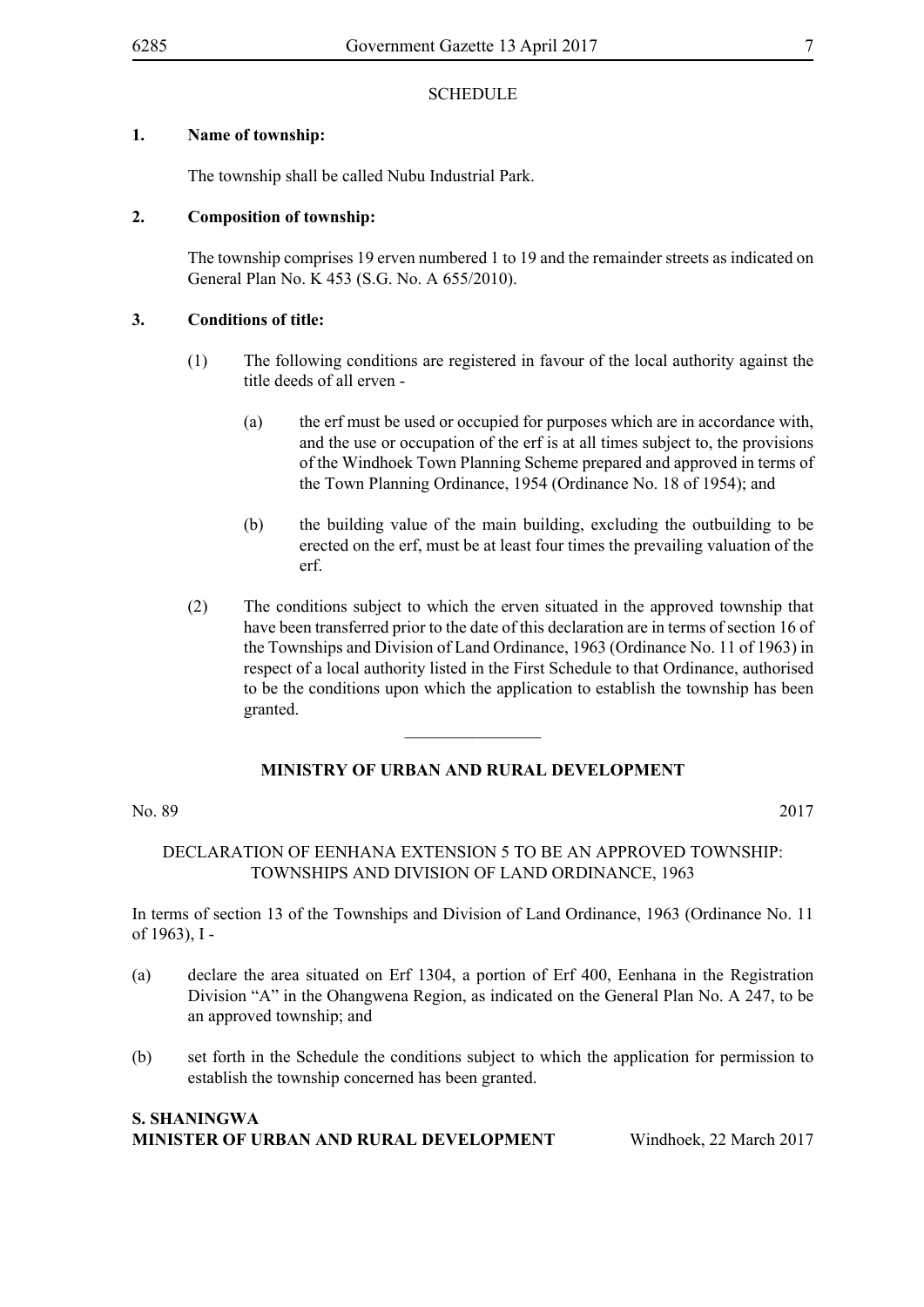#### **1. Name of township:**

The township shall be called Eenhana Extension 5.

#### **2. Composition of township:**

The township comprises 299 erven numbered 1651 to 1949 and the remainder streets as indicated on General Plan A 247.

#### **3. Reservation of erven:**

The following erven are reserved for the local authority for -

- (a) general administrative purposes, Erf 1893;
- (b) public open space purposes, Erven 1944 to 1949.

#### **4. Conditions of title:**

The following conditions are registered in favour of the local authority against the title deeds of all erven except the erven referred to in paragraph 3:

- (a) the erf must be used or occupied for purposes which are in accordance with, and the use of the occupation of the erf must at all times be subject to, the provisions of the Eenhana Town Planning Scheme prepared and approved in terms of the Town Planning Ordinance, 1954 (Ordinance No. 18 of 1954); and
- (b) the building value of the main building, including the outbuilding to be erected on the erf, must be at least four times the prevailing valuation of the erf.

### **MINISTRY OF URBAN AND RURAL DEVELOPMENT**

 $\overline{\phantom{a}}$  , where  $\overline{\phantom{a}}$ 

#### No. 90 2017

#### DECLARATION OF EENHANA EXTENSION 7 TO BE AN APPROVED TOWNSHIP: TOWNSHIPS AND DIVISION OF LAND ORDINANCE, 1963

In terms of section 13 of the Townships and Division of Land Ordinance, 1963 (Ordinance No. 11 of 1963), I -

- (a) declare the area situated on the Remainder of Erf 400, Eenhana in the Registration Division "A" in the Ohangwena Region, as indicated on the General Plan No. A 249, to be an approved township; and
- (b) set forth in the Schedule the conditions subject to which the application for permission to establish the township concerned has been granted.

#### **S. Shaningwa Minister of Urban and Rural Development** Windhoek, 22 March 2017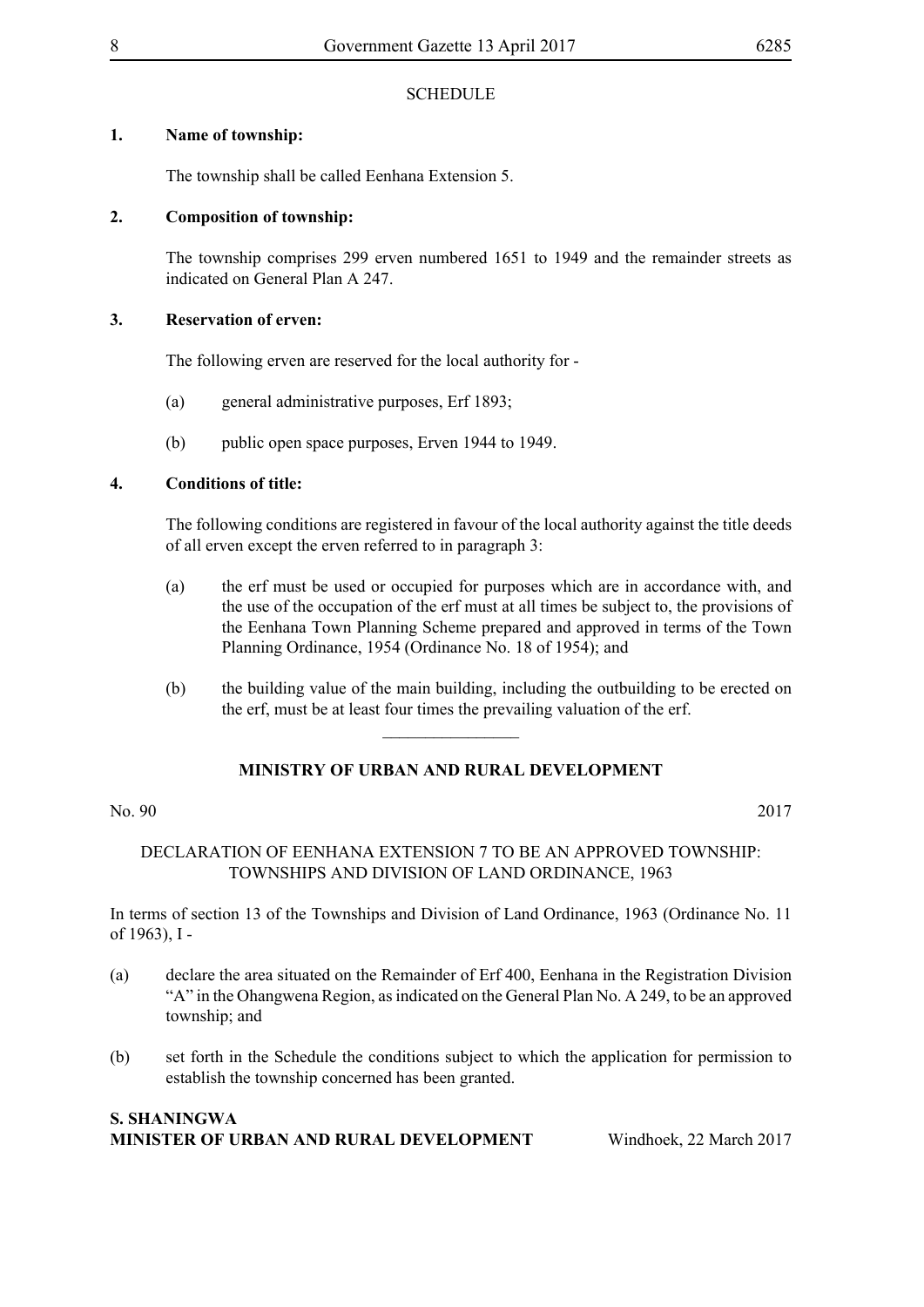#### **1. Name of township:**

The township shall be called Eenhana Extension 7.

#### **2. Composition of township:**

The township comprises 191 erven numbered 2243 to 2433 and the remainder streets as indicated on General Plan A 249.

#### **3. Reservation of erven:**

Erven 2427 to 2433 are reserved for the local authority for public open space purposes.

#### **4. Conditions of title:**

The following conditions are registered in favour of the local authority against the title deeds of all erven except the erven referred to in paragraph 3:

- (a) the erf must be used or occupied for purposes which are in accordance with, and the use of the occupation of the erf must at all times be subject to, the provisions of the Eenhana Town Planning Scheme prepared and approved in terms of the Town Planning Ordinance, 1954 (Ordinance No. 18 of 1954); and
- (b) the building value of the main building, including the outbuilding to be erected on the erf, must be at least four times the prevailing valuation of the erf.

#### **MINISTRY OF JUSTICE**

 $\overline{\phantom{a}}$  , where  $\overline{\phantom{a}}$ 

No. 91 2017

#### AMENDMENT OF GOVERNMENT NOTICE NO. 259 OF 2012: APPOINTMENT OF ASSESSORS AND JUSTICES OF OMBADJA COMMUNITY COURT: COMMUNITY COURT ACT, 2003

In terms of section 7(3) and section 8(1) of the Community Court Act, 2003 (Act No. 10 of 2003), I amend Government Notice No. 259 of 15 October 2012, as set out in the Schedule.

#### **A. Kawana MINISTER OF JUSTICE** Windhoek, 29 March 2017

#### **SCHEDULE**

The schedule to Government Notice No. 259 of 15 October 2012 is amended by the substitution for -

(a) Part II of the following part:

#### "PART II

#### PERSONS APPROVED AS ASSESSORS-DESIGNATED IN TERMS OF SECTION 7(3) OF THE ACT FOR APPOINTMENT AS ASSESSORS UNDER SECTION 7(2) OF THE ACT

1. Primus Kateya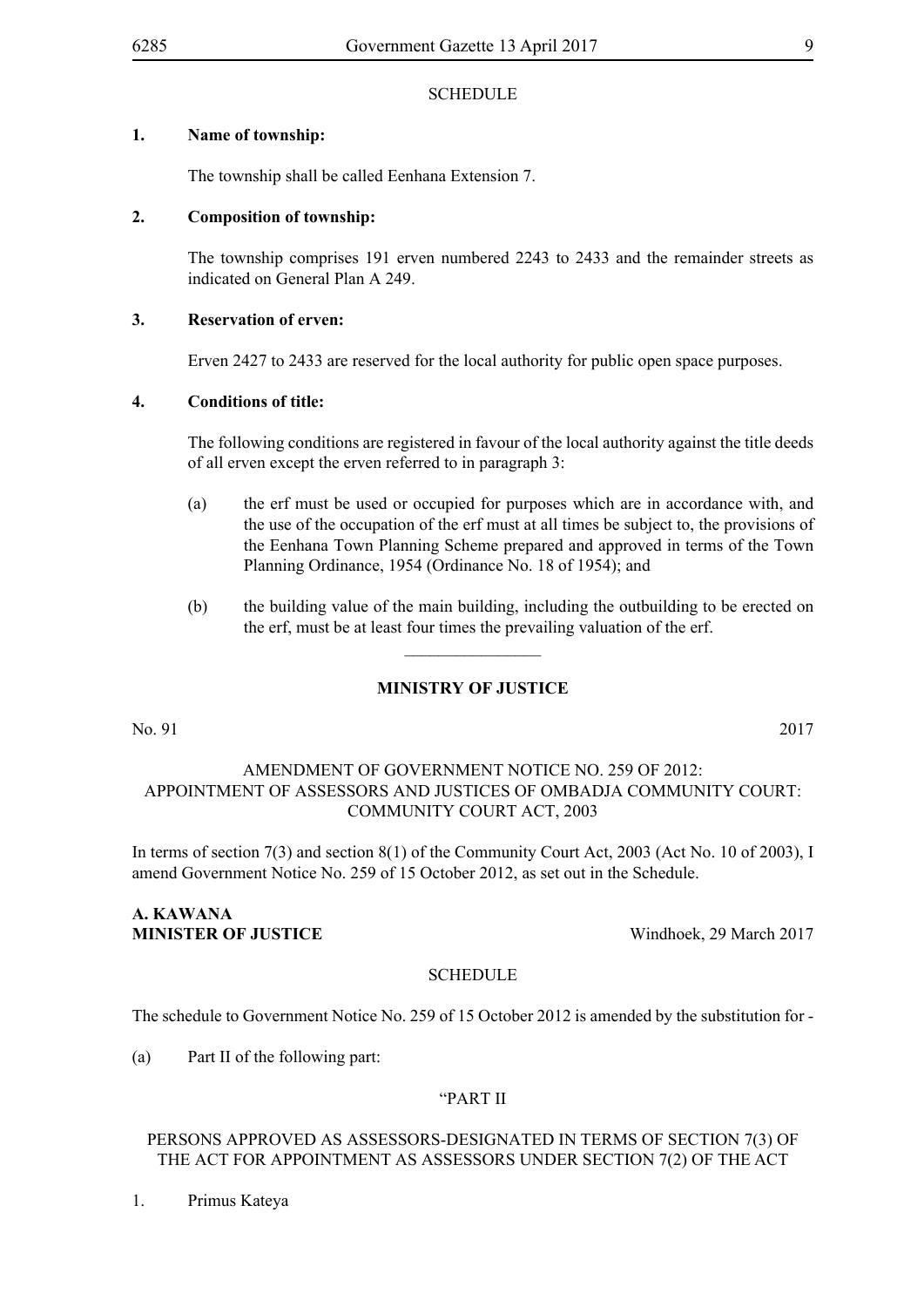- 2. Rauha Kaupulua
- 3. Alfeus Nandjebo
- 4. Lukas Shimbaba
- 5. Josua Shipunda
- 6. Shikolonya Nakashimba
- 7. Kareb Hamwele
- 8. Martin Abisai.";
- (b) Part III of the Schedule:

#### "PART III

#### PERSON APPOINTED AS JUSTICES IN TERMS OF SECTION 8(1) OF THE ACT

- 1. Chief Mathias Walaula
- 2. Hiteni Shekudja
- 3. Thomas Kwedhi
- 4. Timoteus Nakapala
- 5. Daniel Nakweenda
- 6. Natanael Erastus
- 7. Olavi Ipeinge
- 8. Fillepus Hepeni.".

## **General Notices**

 $\overline{\phantom{a}}$  , where  $\overline{\phantom{a}}$ 

#### No. 103 2017

#### INTERIM VALUATION OF RATEABLE AND NON-RATEABLE PROPERTIES SITUATED WITHIN OUTAPI

Notice is hereby given in terms of the provisions of section 66 (1) of the Local Authorities Amendment Act, 2000 (Act No. 24 of 2000) that an interim valuation of all rateable and non-rateable properties situated within Outapi will be carried out as from 1 April 2017 in accordance with the provisions and stipulations contained in sections 67 to 72, inclusive, of the Local Authorities Act, 1992 (Act No. 23 of 1992).

#### **S.N. Asino Chairperson of the Council**

#### **NAMIBIAN STANDARDS INSTITUTION**

 $\frac{1}{2}$ 

No. 104 2017

#### NOTICE ON THE SETTING, ESTABLISHING AND ISSUE OF NAMIBIAN STANDARDS INCLUDING THEIR FULL PARTICULARS AND THE DESCRIPTION OF EACH OF THE NAMIBIAN STANDARDS

Pursuant to section 20(4) of the Standards Act, 2005 (Act No. 18 of 2005), the NSI hereby notifies the standards set, established and issued in terms of section  $20(1)(a)$  of the Act as prescribed by Regulation 6 of the Standards Regulations: Standards Act, 2005, appearing in the schedule hereto, to be Namibian Standards with effect from the publication of this notice.